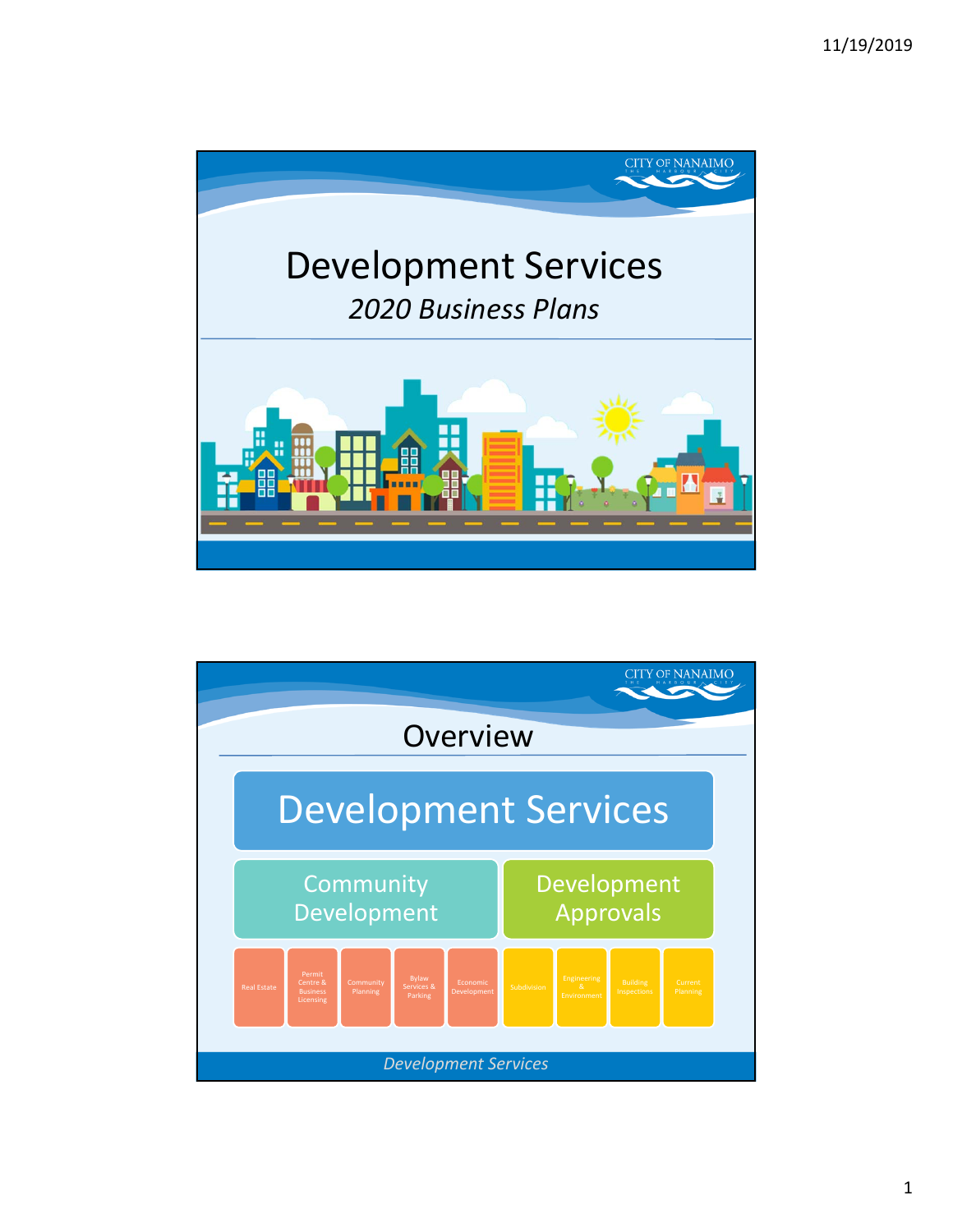

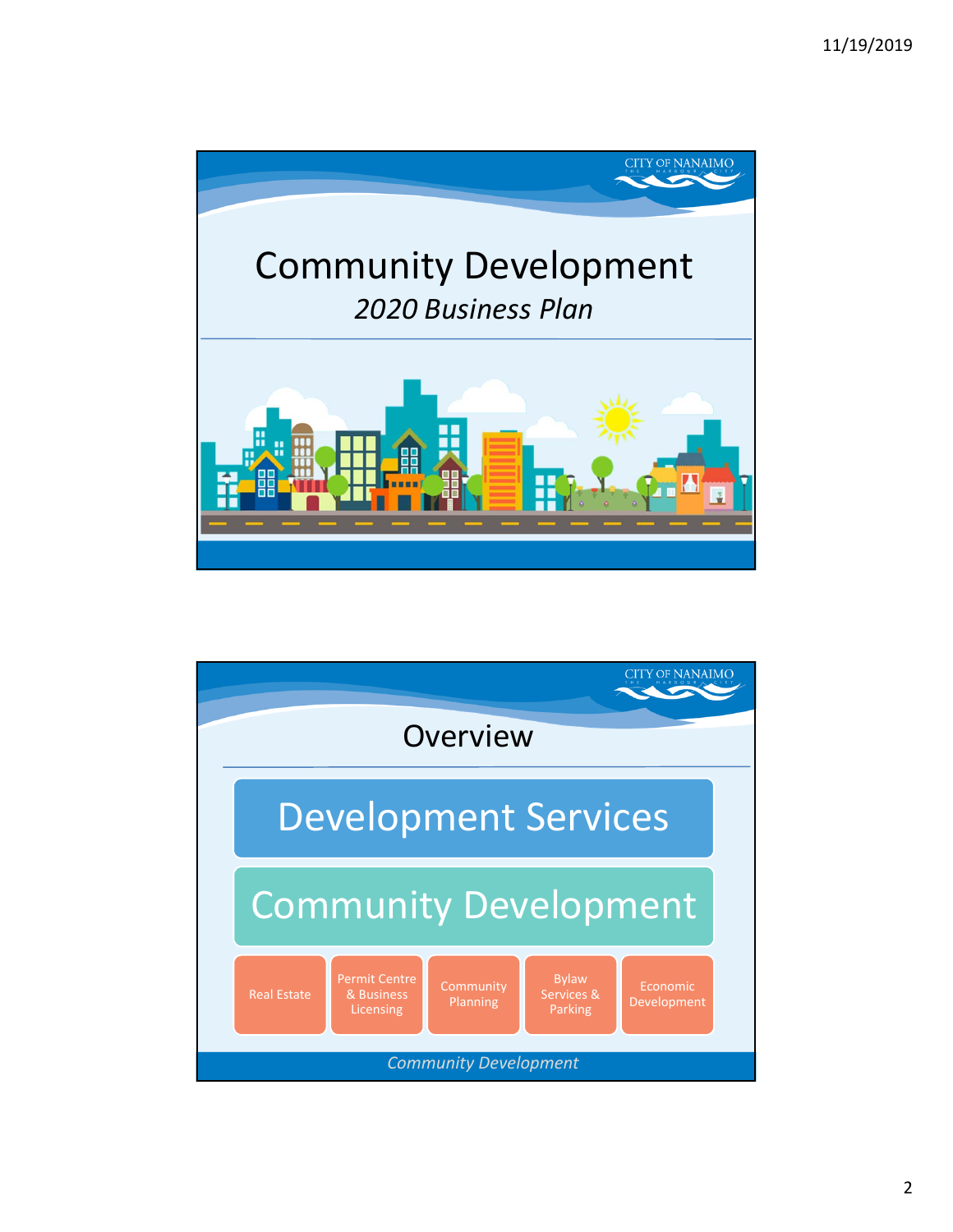

|                                                                                                                                                                                                                                                                                | 2019 Achievements                                                                                                                                                                                                                                         |
|--------------------------------------------------------------------------------------------------------------------------------------------------------------------------------------------------------------------------------------------------------------------------------|-----------------------------------------------------------------------------------------------------------------------------------------------------------------------------------------------------------------------------------------------------------|
| Health and Housing Task Force .<br><b>Community Advisory</b><br>Committees<br>Affordable Housing<br>Opportunities<br>Bylaws:<br>- Smoking Regulation<br>Home-based Business Regulation<br><b>Inter-Community Business Licenses</b><br>Age-Friendly BC Community<br>Recognition | Truth and Reconciliation Call to<br>Action #57<br>Telus Pure Fibre Agreement<br>Review of Economic<br>Development Function<br>Redevelopment of 1 Port Drive<br>Departure Bay Walkway<br><b>Feasibility Study</b><br>Archaeological Overview<br>Assessment |
|                                                                                                                                                                                                                                                                                | <b>Community Development</b>                                                                                                                                                                                                                              |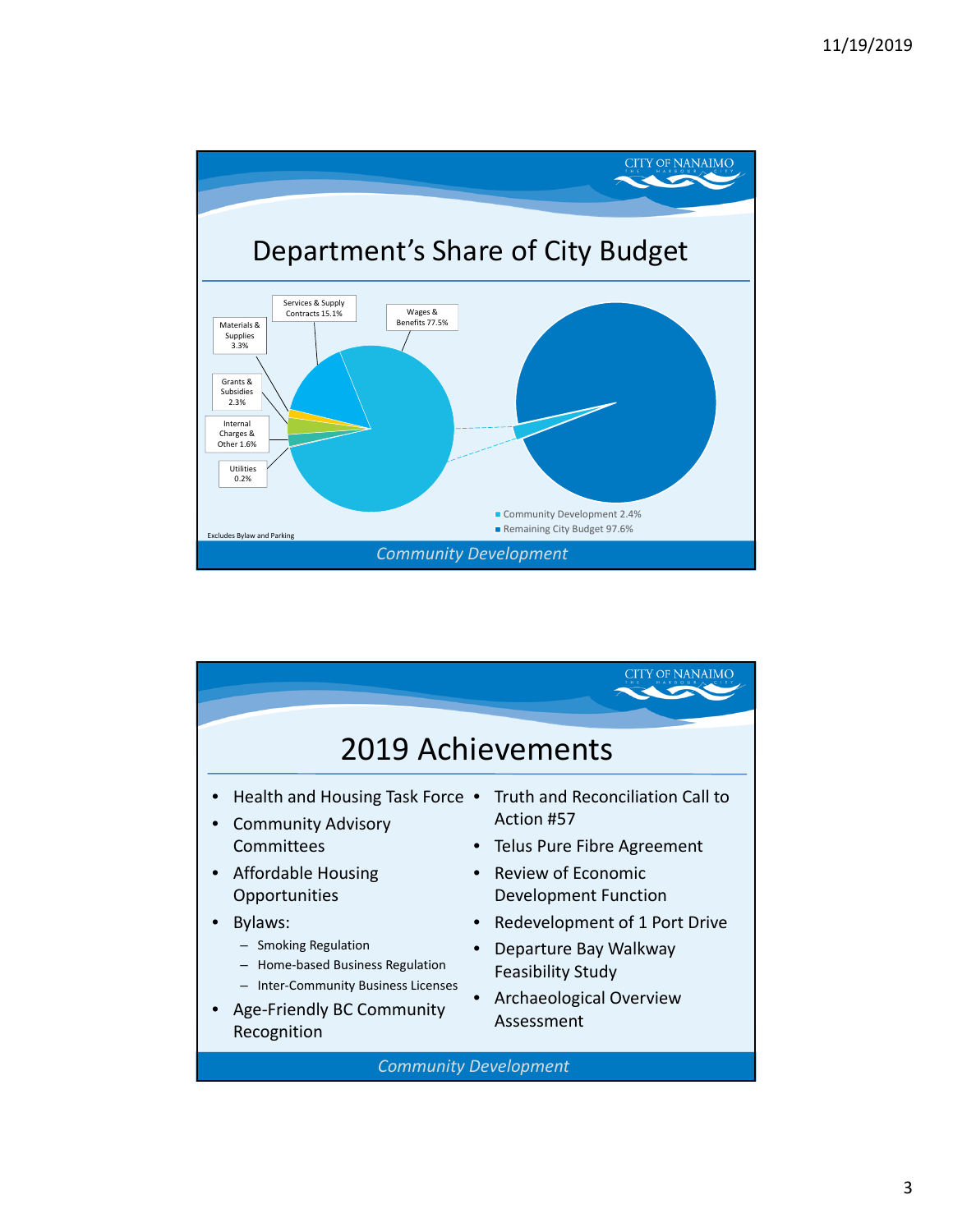## 2020 Key Challenges

- Social Issues
- Land Acquisition Budget
- Implementing New Economic Development Function
- Official Community Plan Update
- Downtown Nanaimo



**CITY OF NANAIMO** 

*Community Development*

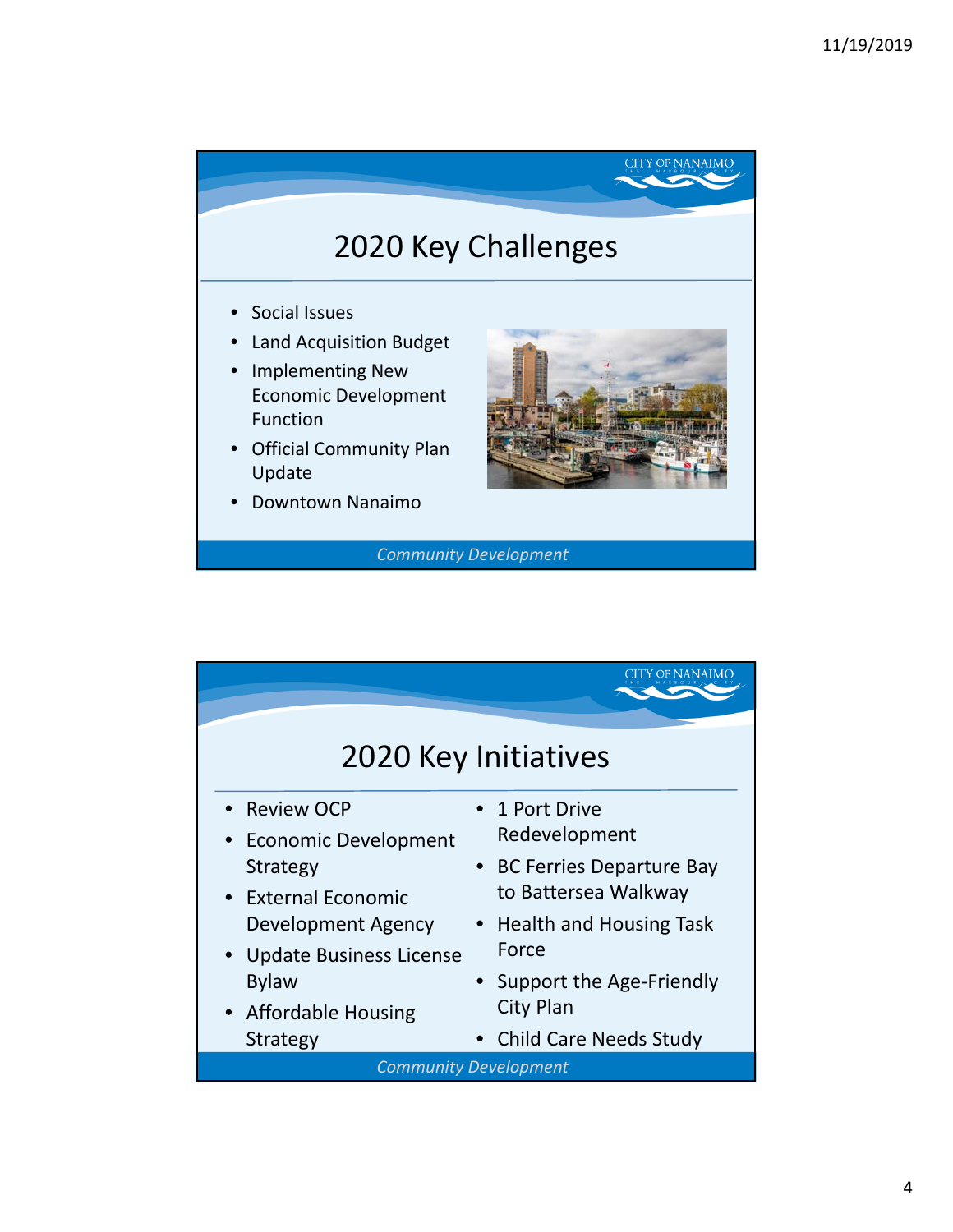

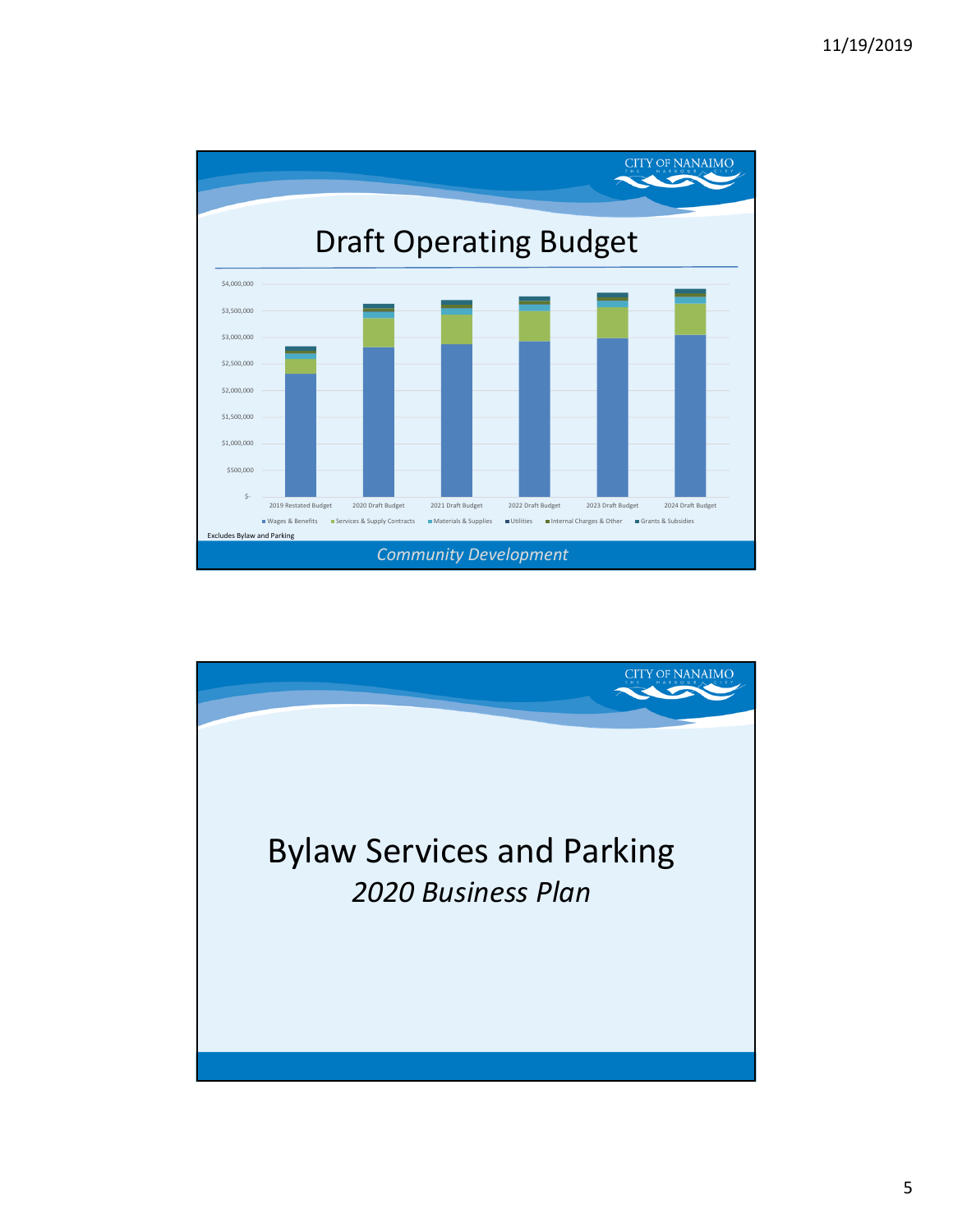

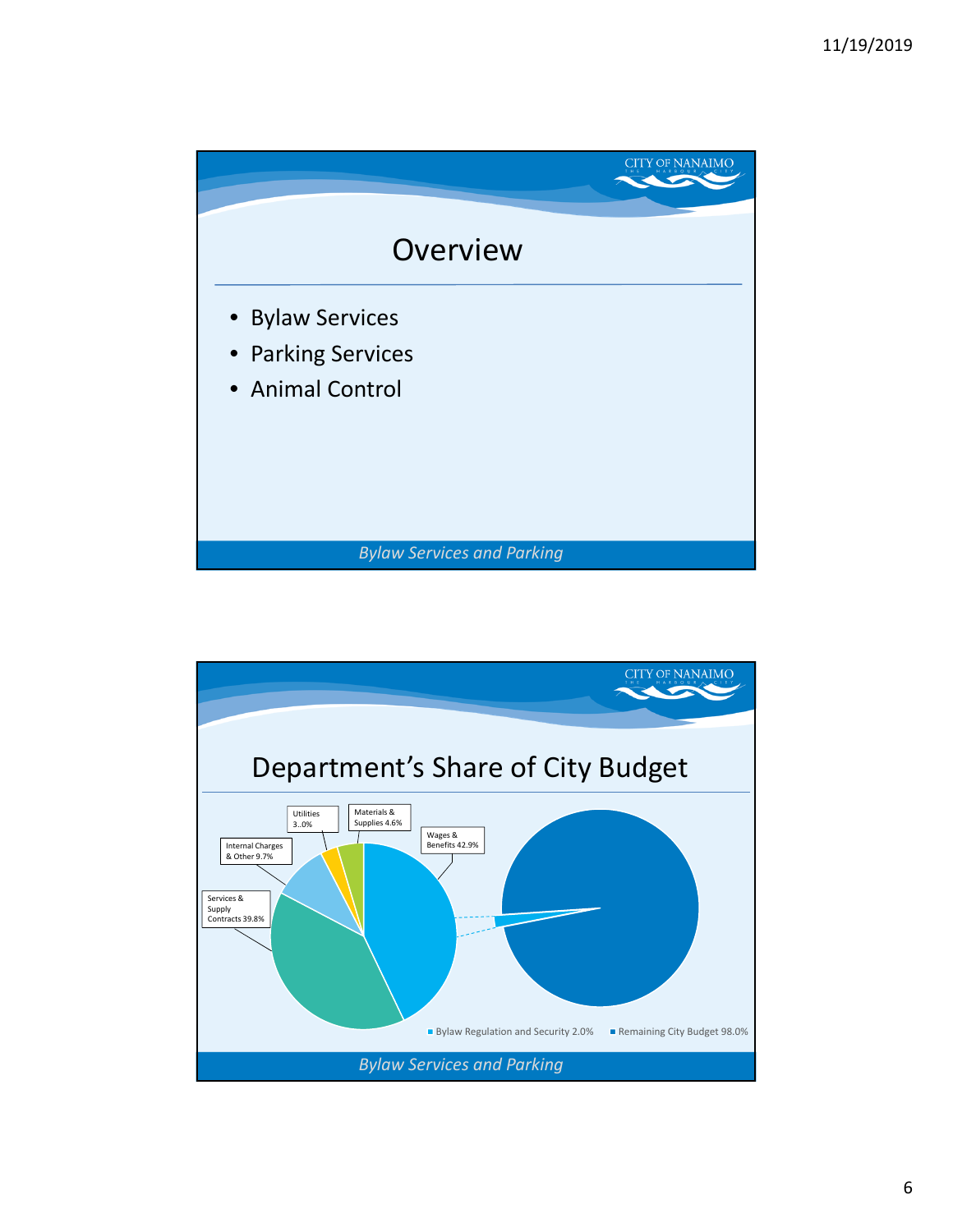| <b>2019 Achievements</b><br><b>Ticketing Offence Summary from</b><br>Jan 1, 2019 to Sept 6, 2019 | <b>Fines</b> |
|--------------------------------------------------------------------------------------------------|--------------|
|                                                                                                  |              |
|                                                                                                  |              |
| <b>Number of</b><br><b>Revenue</b><br><b>Offences</b><br><b>Group</b>                            |              |
| Animal<br>174                                                                                    | \$21,000     |
| 1,136                                                                                            | \$48,000     |
| 4,136                                                                                            | \$128,000    |
|                                                                                                  | Parking      |

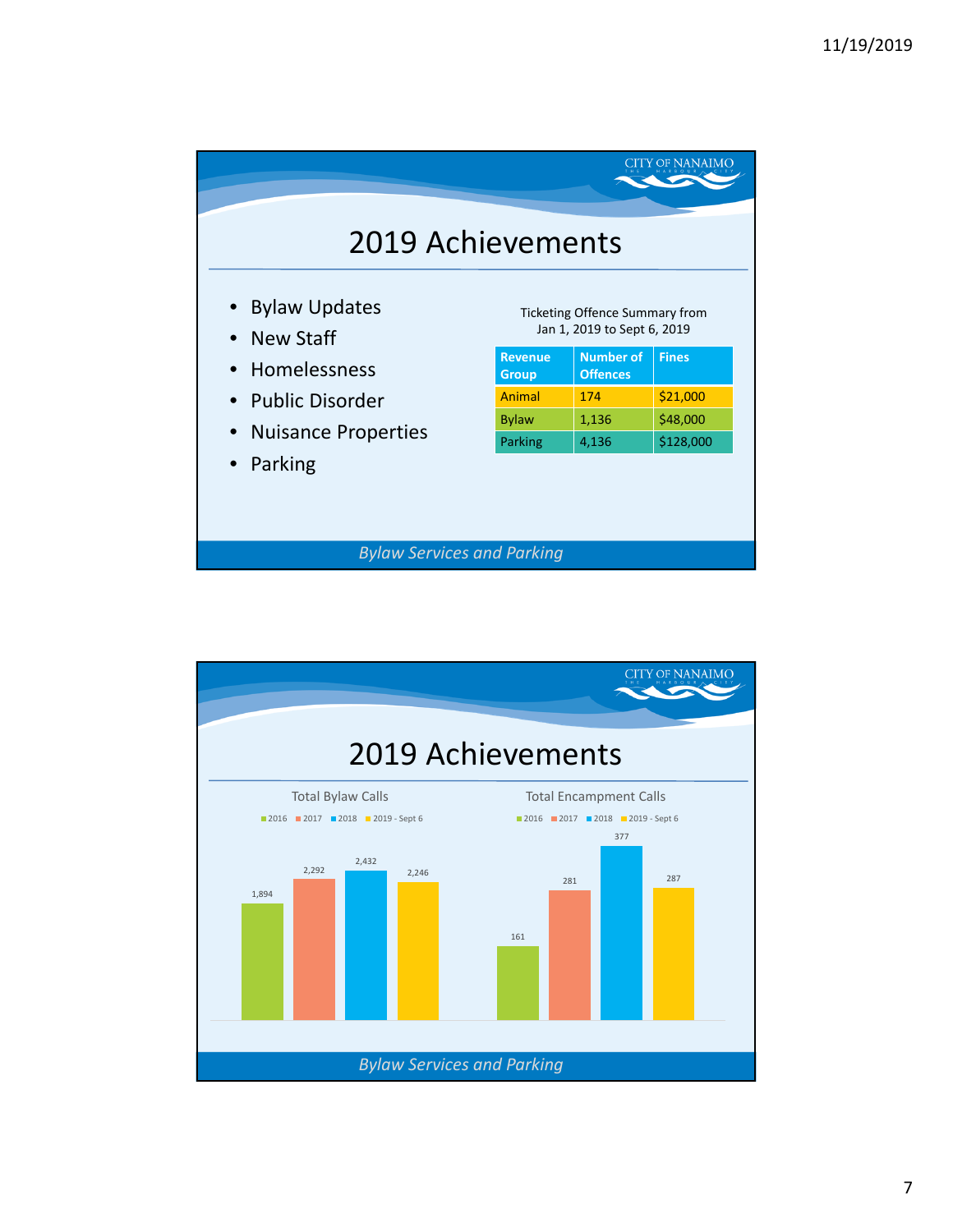

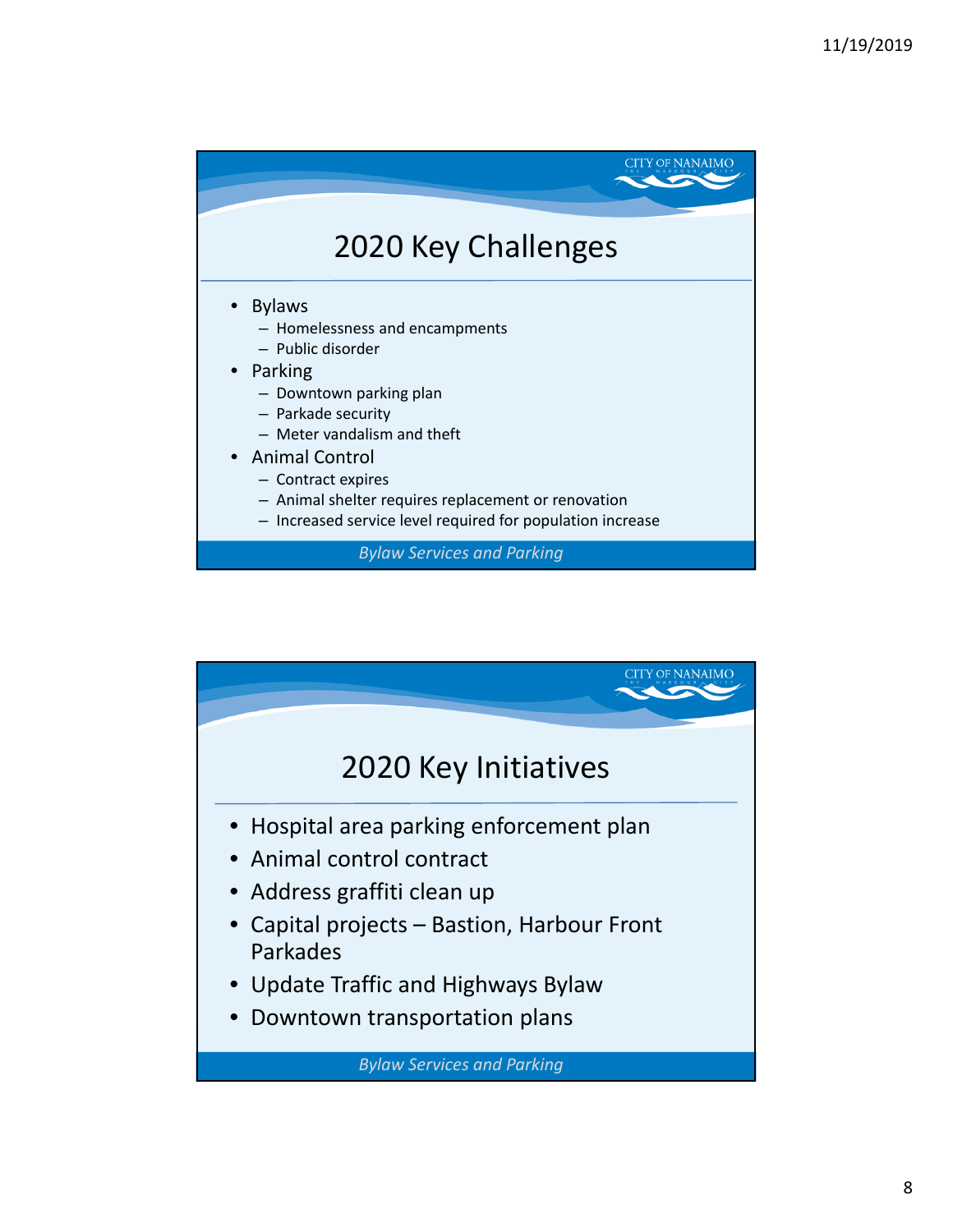

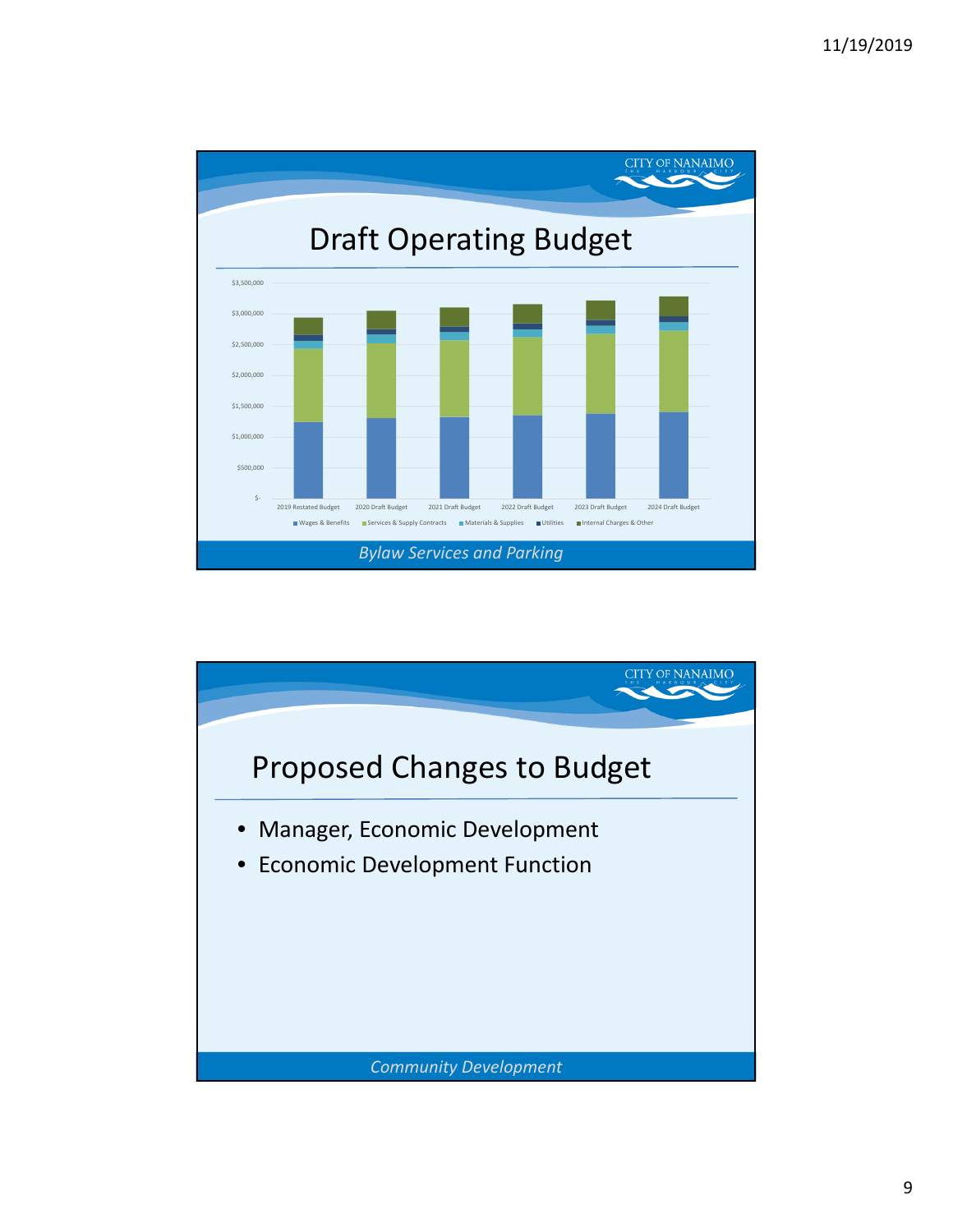

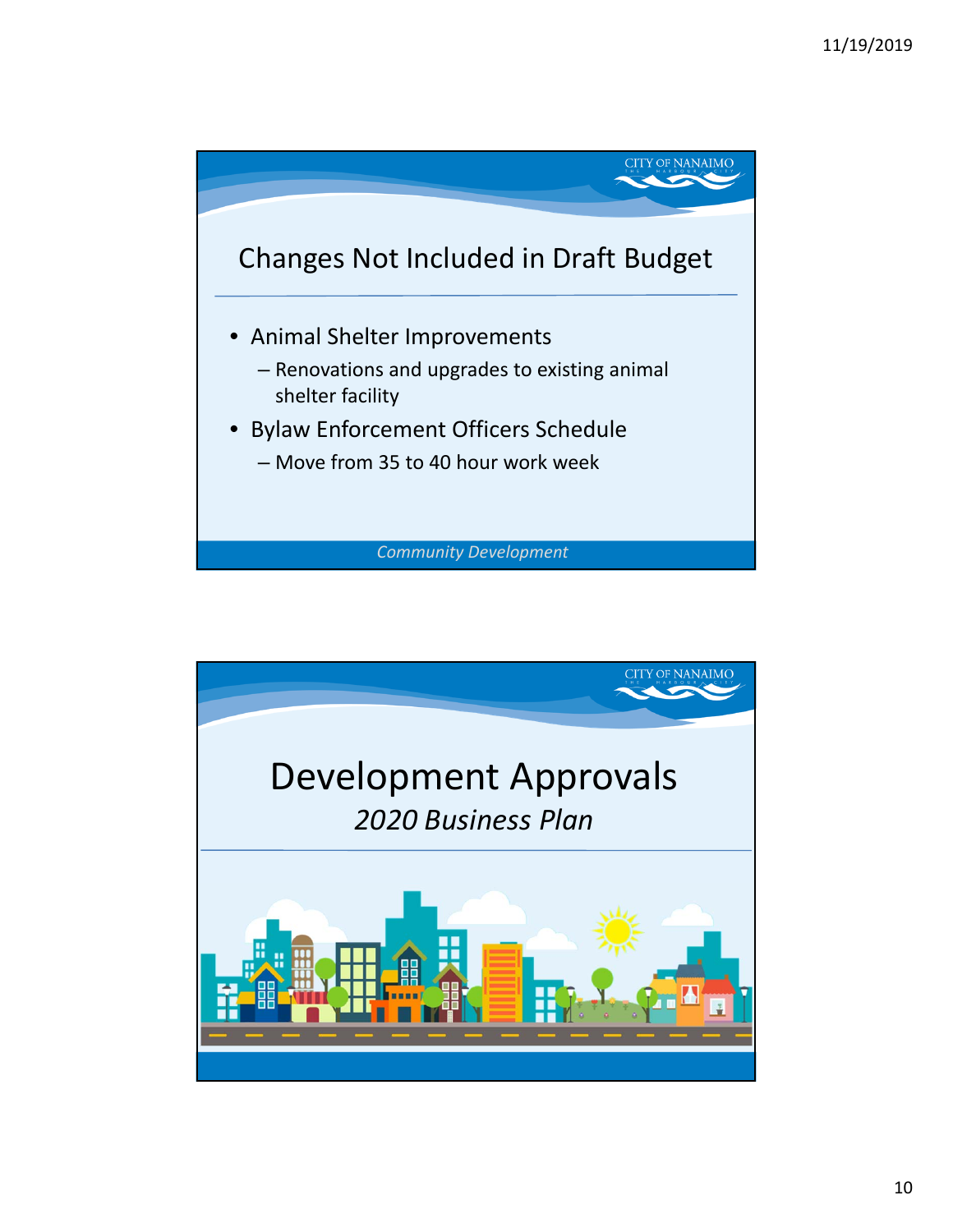

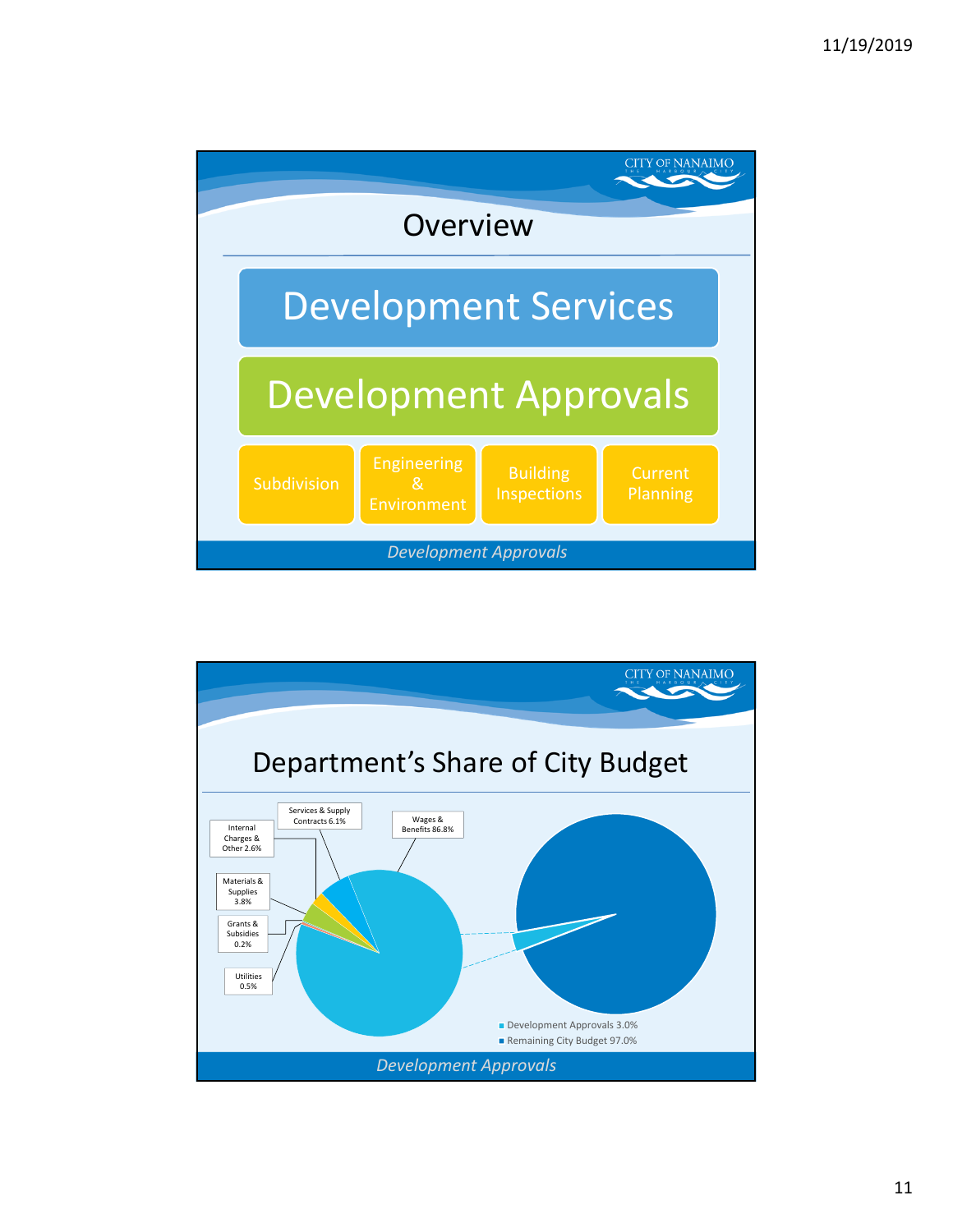

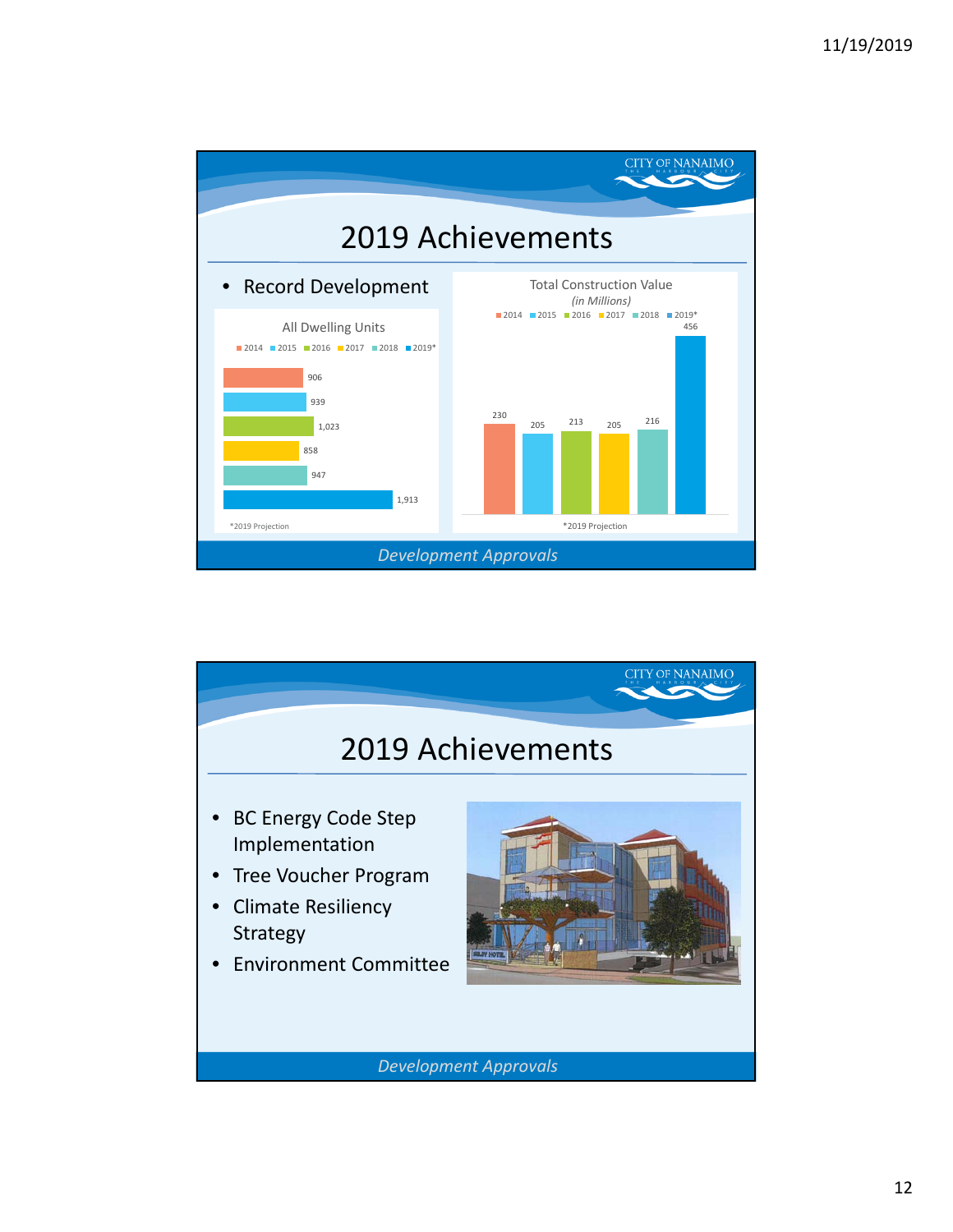

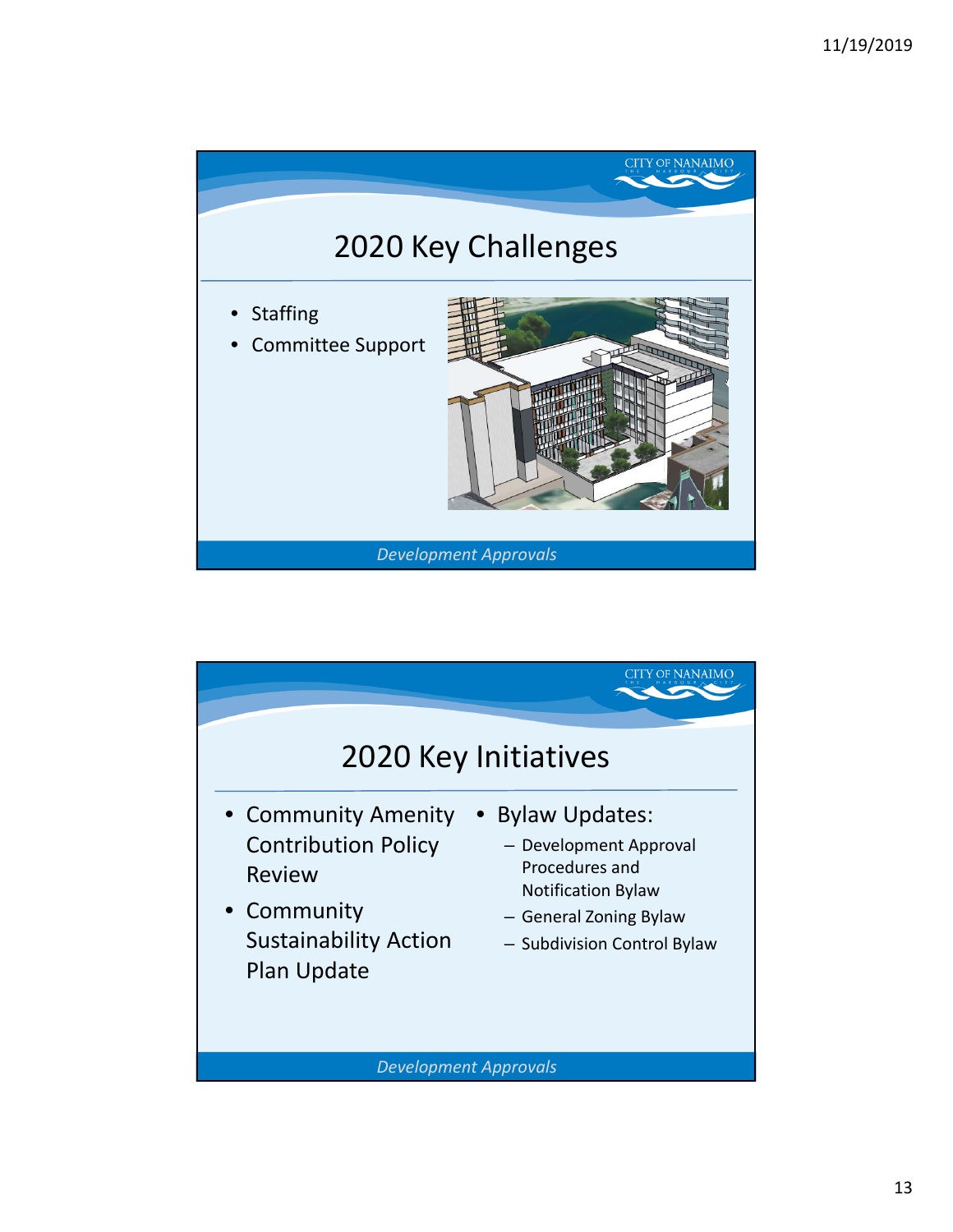